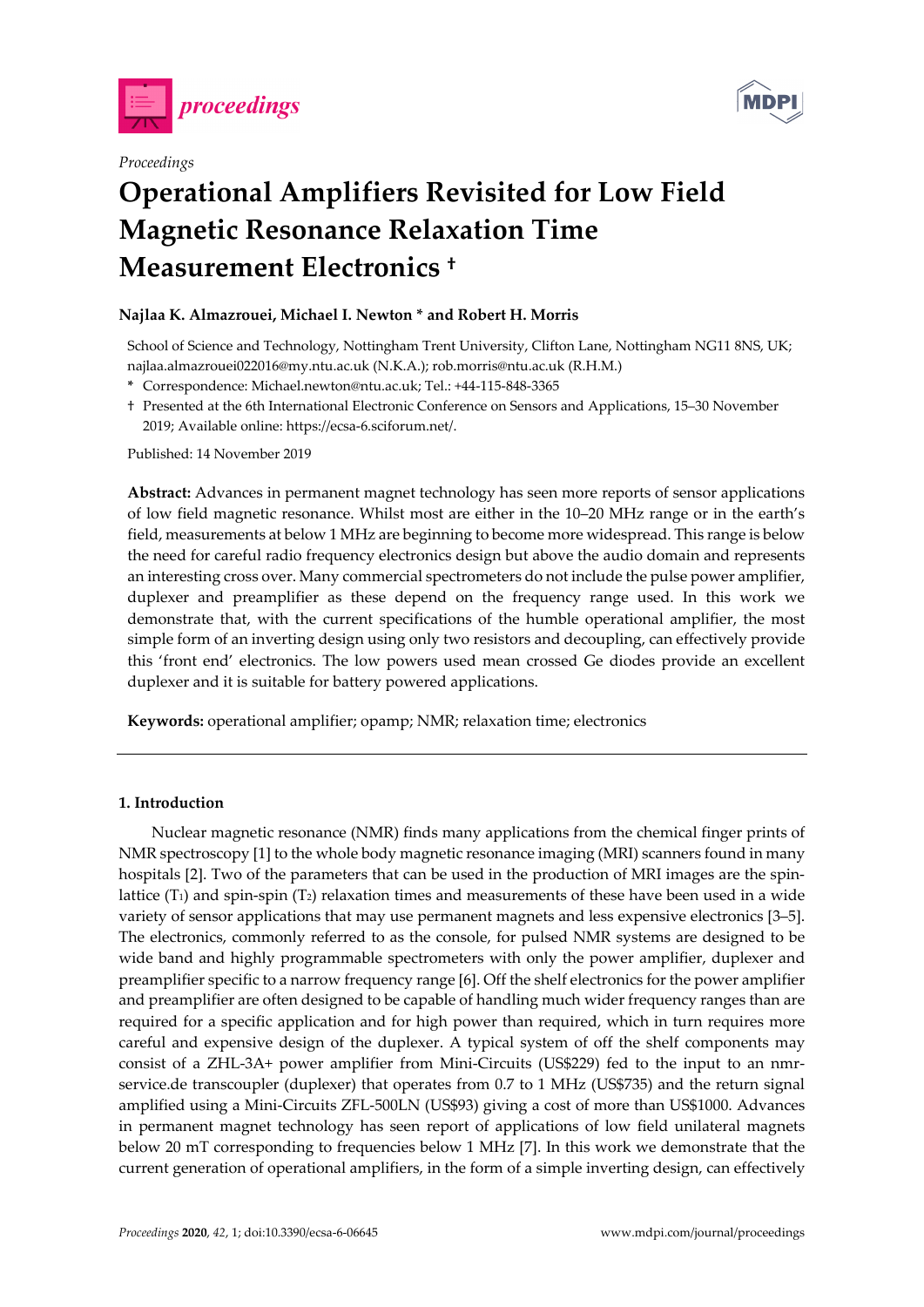provide the power and preamplifiers in this frequency range and at a fraction of the cost of commercial components.

#### **2. Materials and Methods**

The schematic diagram of the power amplifier, duplexer and preamplifier circuits are shown in Figure 1. The signal produced by the Spincore RadioProcessor board [8] is fed via a decoupling capacitor to a simple inverting opamp circuit using a Linear Technology LT1363 [9]. This opamp has a 70 MHz gain bandwidth product and can operate from a +15 V to −15 V supply. To produce the supply voltages of both amplifiers we used a pair of TRACO POWER TSRN 1-24150 dc to dc converter/switching regulators. This allowed a single dc supply of between 16.5 V and 42 V to be used, making it suitable for battery power applications. The resistors used in the amplifier gave a gain of around 12 and a bandwidth of 5.7 MHz. The output of the amplifier was decoupled and fed to a pair of back to back Ge diodes, forming part of the duplexer, which effectively disconnects the transmitter output from the tuned circuit and preamplifier during the receive part of the sequence to prevent leakage signal from the rf output of the SpinCore entering the detection circuit [6]. The sample was placed in a coil which formed part of a tuned circuit with a tuning and matching capacitor and set to give a resonant frequency of 0.808 MHz. The coil was placed in between the poles of an electromagnet that could have the field changed by means of a dc constant current power supply; the correct field for the resonant frequency used was generated by a current of 0.335 A.



**Figure 1.** Schematic diagram of the power amplifier, duplexer and preamplifier circuits. All capacitors are 0.1 µF and the diodes are Ge. The dotted line marks the sample coil with the tuning and matching circuit. Both amplifiers are powered with +15 V and −15 V from dc-dc converters.

The NMR signal returning from the coil is orders of magnitude smaller than the signal from the LT1363. To protect the preamp a pair of back to back Ge diodes were connected to ground so that the maximum input to the preamp was limited to 0.2 V; note that this is more effective protection than the 0.6 V offered by Si diodes. This was fed via a decoupling capacitor to a simple inverting opamp circuit using a Linear Technology LT1222 [10]. This has a 500 MHz gain bandwidth product and again can operate from a +15 V to −15 V supply however it has a smaller current sourcing capability than the LT1363. The resistors used in the amplifier gave a gain of around 340 and a bandwidth of 1.47 MHz which effectively acts like a low pass filter for reducing high frequency noise returning to the Spincore. The circuit was tested with ThorLabs EF508 1 MHz low pass filters on the input and output of the LT1222, these were found to make little difference.

The height and diameter of the coil were both 20 mm and made up of 3 layers of 30 turns of Litz wire. The Litz wire had 81 strands of 0.04 mm diameter copper wrapped in silk giving an overall wire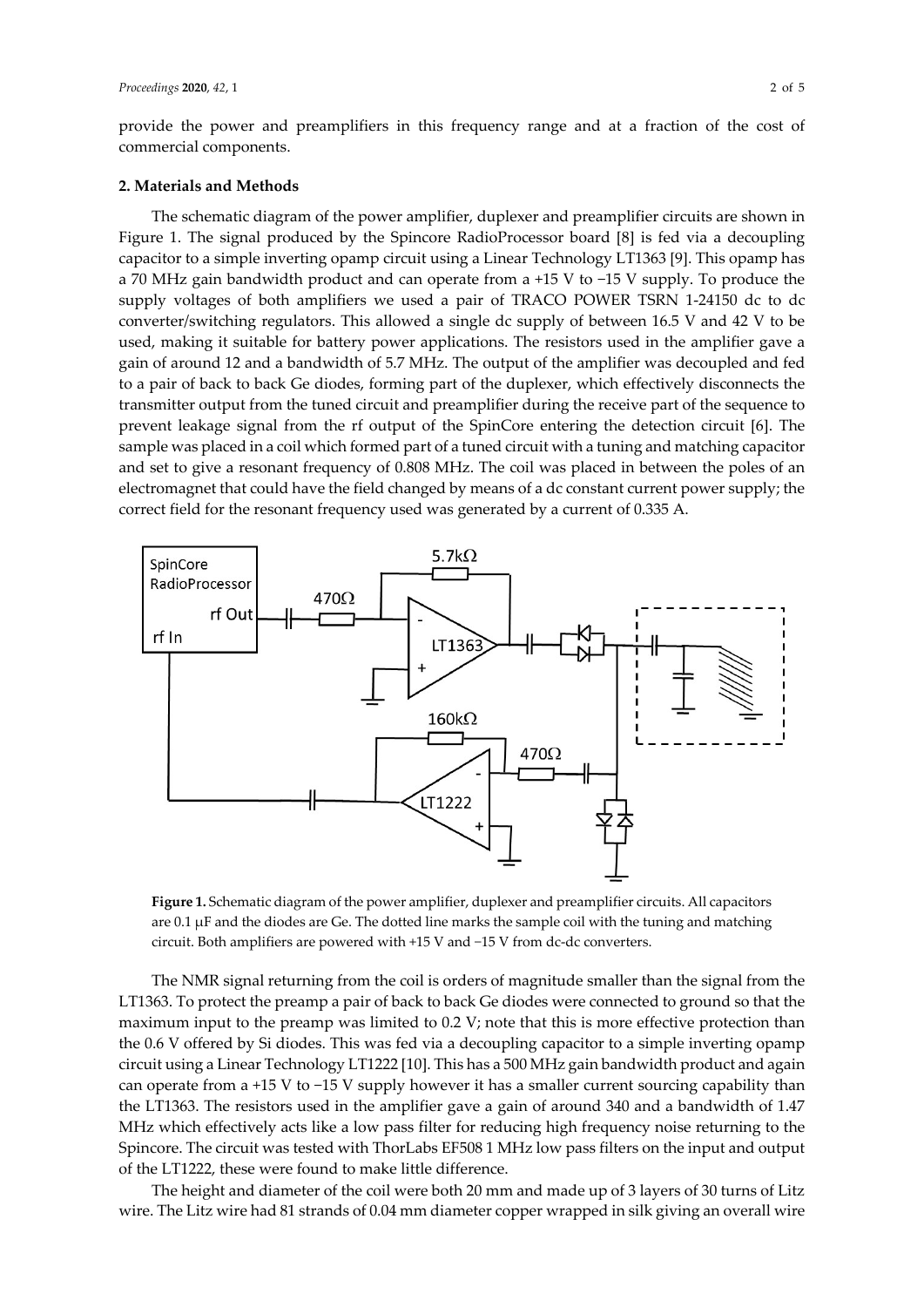diameter of 0.67 mm. A sample tube of 14 mm diameter was filled with olive oil as the test liquid used for all the measurements. For all measurement a CPMG sequence was used with the amplitude of the 180 pulses being twice the amplitude of the 90 pulse but of the same duration.

#### **3. Results**

Figure 2 shows an echo train of 32 spin echoes with TE of 3500 µs, TR of 312 ms, operating at 0.808 MHz with a CPMG sequence [11] and with 1024 averages. A fit to the echo peaks will give a value for T<sub>2</sub> (effective) and a usable value for this could be achieved using an order of magnitude less averages than presented. Note that, as is often the case for low frequency pulsed NMR the initial Hahn echo is slightly smaller than the subsequent echo.



**Figure 2.** A series of spin echoes measured using the opamp electronics. A fit to the peaks provides an estimate for the value of  $T_2$  (effective).

Figure 3 shows a find 90 optimization plot where the signal integral is measured over a range of time values for the pulse length. In this case the TE was 1500 µs, TR 248 ms and 128 averages for the 32 echoes. The peak represents the optimum value to be used for the pulse length and in this case is 40 µs. Initially we tried an LT1222 as the power amplifier from a +12 V and −12 V power supply and for this the optimum 90 was found to be  $45 \mu s$  indicating that as expected when the power is increased, the required 90 is reduced. Using the optimum length for the 90 we can then provide an estimate to T1 by running an integral, like the find 90, but with changing repetition time TR and fitting an exponential to the data. In Figure 4 we show this with TR from 25 ms to 700 ms, again with 32 echoes and 128 averages per point.



**Figure 3.** A calibration of the duration of the 90 pulse length showing the optimum value at 40 µs.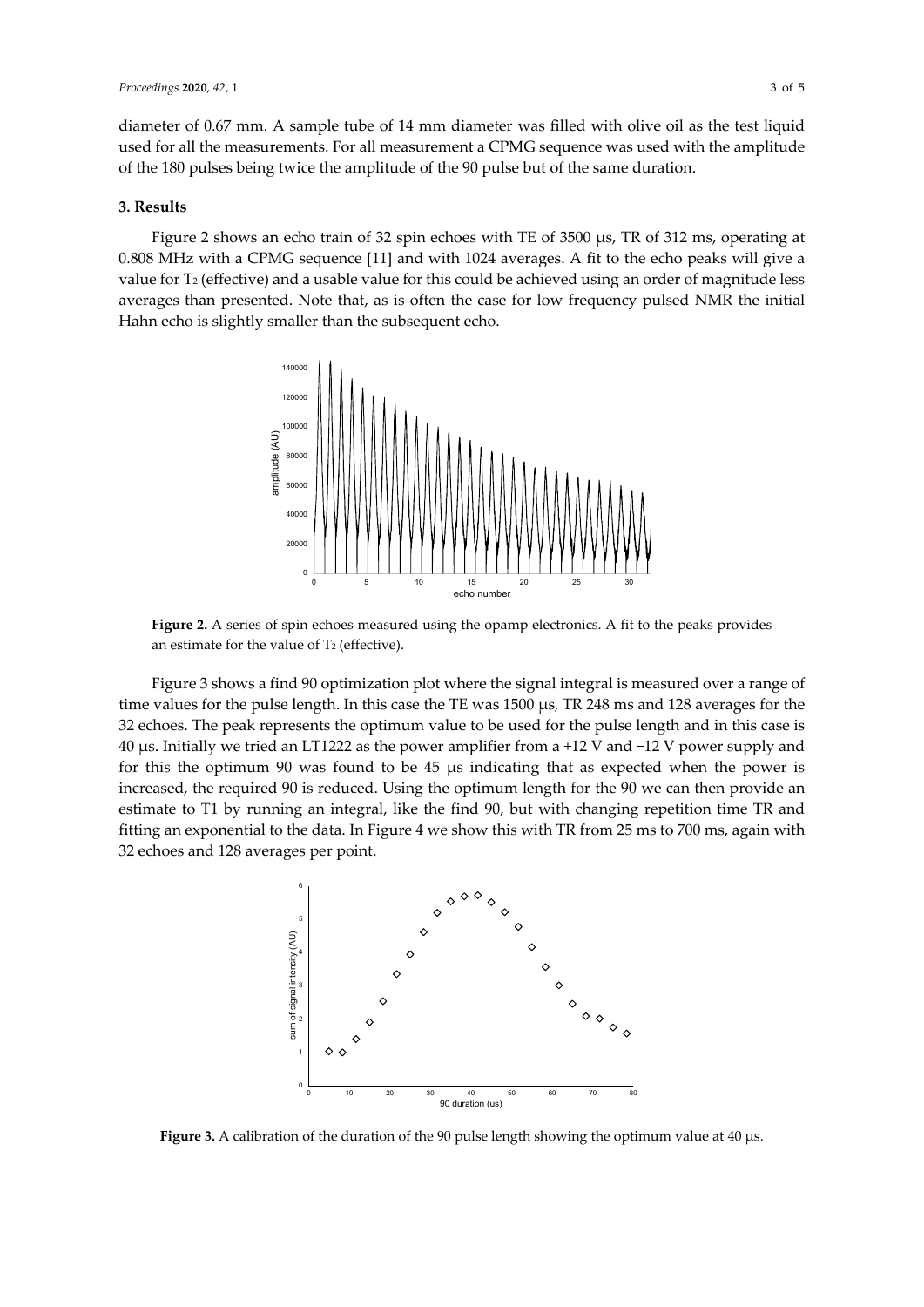

**Figure 4.** The signal intensity as a function of repetition time. A fit to the data can be used to give an estimate for the spin lattice relaxation time T1.

### **4. Discussion**

In the frequency range just below 1 MHz we have demonstrated that we can still get excellent results with much lower power, compared to commercial amplifiers, with the use of simple opamp circuits making it very applicable to battery powered applications. The data we have presented used a reasonably homogeneous magnetic field from a laboratory electromagnet. For fully battery operated applications this would need to use permanent magnets which may give less homogeneity and may then require greater power amplification that can currently be provided by the LT1363. The component cost of both amplifier circuits total less than US\$20 compared to more than US\$1000 for off the shelf radio frequency specified commercial components that also cover this frequency range. In addition, there is no requirement for additional low pass filtering as the bandwidth of the amplifier circuit itself excludes passing radio frequencies.

**Author Contributions:** Conceptualization and Methodology, M.I.N. and R.H.M.; Software, R.H.M.; Investigation, M.I.N. and N.K.A.; Writing-Original Draft Preparation, M.I.N.; Writing-Review & Editing, R.H.M. and N.K.A.

**Funding:** N.K.A. gratefully acknowledges the Ministry of Higher Education and Scientific Research (MOHESR) in the United Arab Emirates for funding and the Dubai Health Authority (DHA) for study leave.

**Conflicts of Interest:** The authors declare no conflict of interest.

#### **References**

- 1. Weber, U.; Thiele, H. *NMR Spectroscopy: Modern Spectral Analysis*, 1st ed.; Wiley VCH: Weinheim, Germany, 1998.
- 2. Dale, B.M.; Brown, M.A.; Semelka, R.C. *MRI: Basic Principles and Applications*; Wiley-Blackwell: Hoboken, NJ, USA, 2015.
- 3. Blumich, B.; Perlo, J.; Casanova, F. Mobile single-sided NMR. *Prog. Nucl. Magn. Reson. Spectrosc.* **2008**, *52*, 197–269, doi:10.1016/j.pnmrs.2007.10.002.
- 4. Blümich, B. Introduction to compact NMR: A review of methods. *Trends Anal. Chem.* **2016**, *83*, 2–11, doi:10.1016/j.trac.2015.12.012.
- 5. Kirtil, E.; Cikrikci, S.; McCarthy, M.J.; Oztop, M.H. Recent advances in time domain NMR & MRI sensors and their food applications. *Curr. Opin. Food Sci.* **2017**, *17*, 9–15, doi:10.1016/j.cofs.2017.07.005.
- 6. Fukushima, E.; Roeder, S.B.W. *Experimental Pulse NMR: A Nuts and Bolts Approach*, 1st ed.; Westview Press: Boulder, CO, USA, 1981.
- 7. Dabaghyana, M.; Muradyan, I.; Hrovat, A.; Butler, J.; Fredrick, E.; Zhou, F.; Kyriaziz, A.; Hardin, C.; Patz, S.; Hrovat, M. A portable single-sided magnet system for remote NMR measurements of pulmonary function. *NMR Biomed*. **2014**, *27*, 1479–1489, doi:10.1002/nbm.3149.